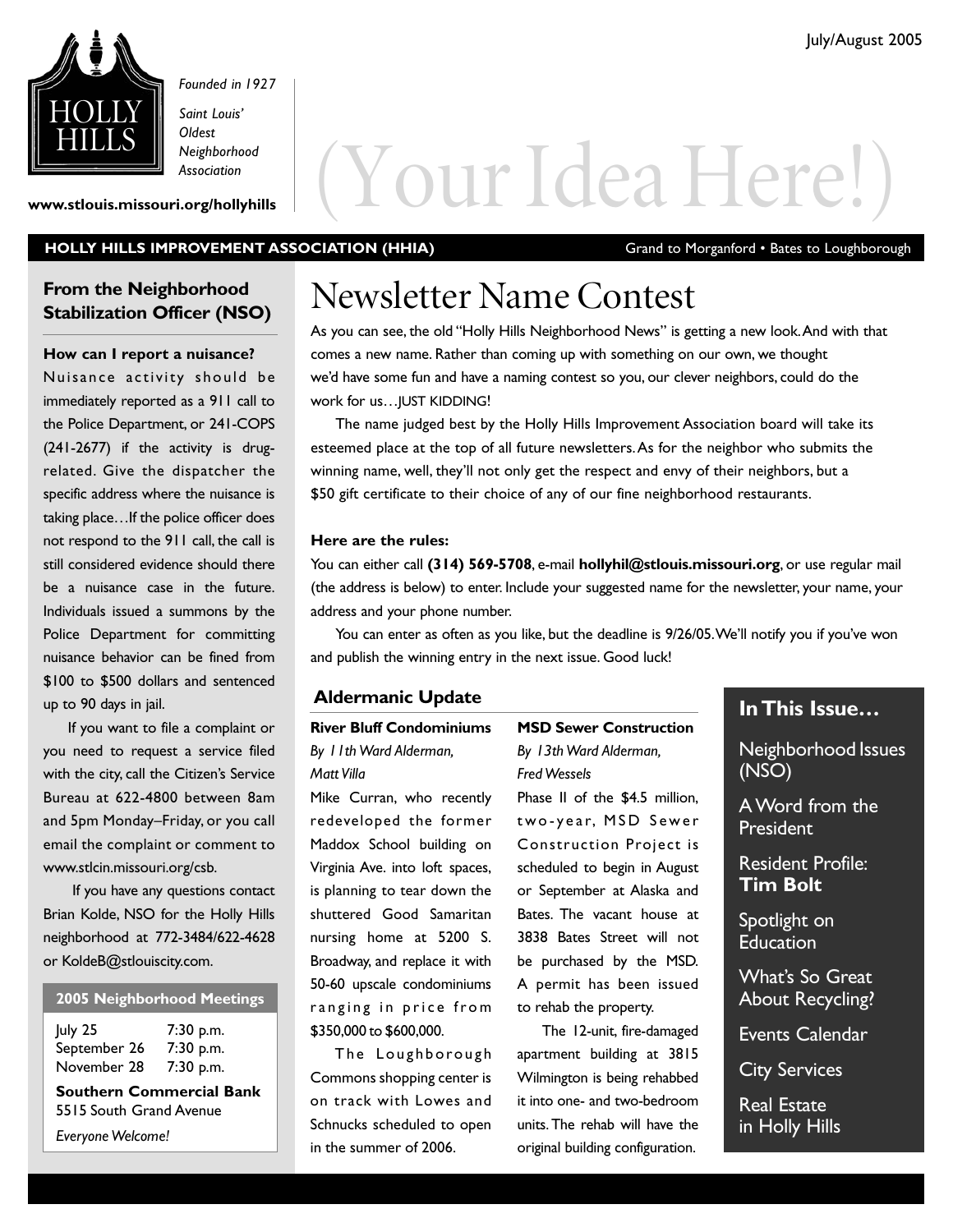#### **Membership Information**

**Join your neighborhood organization and make your voice count more!** HHIA is working hard to raise the quality of life in our neighborhood and you can be part of that effort.

HHIA monthly meetings are often the first place to hear about new political, security and social efforts in your neighborhood. We need your voice to make Holly Hills even stronger and an even better place to live, work, play and raise your children. Join your neighbors in the HHIA and be apart of making our world a better place for all of us.

#### **We love to make new friends!**

You can join the Holly Hills Improvement Association by calling **(314) 569-5708**, or by e-mailing us at **hollyhil@stlouis.missouri.org**.

| One-year, household membership | -SI 10 |
|--------------------------------|--------|
| Business membership            | \$ 25  |

#### **HHIA Board Members**

#### *Incoming* **HHIA Board Members to be voted on at the July 25th General Meeting**

| Dan Haag                  | President                   |  |
|---------------------------|-----------------------------|--|
| Paul Sager                | Vice President              |  |
| Victoria Hatfield Chechik | Immediate Past<br>President |  |
| Mary Jo Gordon            | Past President              |  |
| <b>Beth Murphy</b>        | <b>Treasurer</b>            |  |
| Anne Borgmeyer            | <b>Recording Secretary</b>  |  |
| Monica Groth Farrar       | Corresponding<br>Secretary  |  |
| Mary Lopinot              | Member at large             |  |
| Dee McAliney              | Member at large             |  |
| Lisa/Tom Roth             | Member at large             |  |
| Joe Rusch                 | Member at large             |  |
| Mark Smith                | Member at large             |  |
|                           |                             |  |

#### **Show Your Neighborhood Spirit**

Holly Hills is one of the City of St Louis's most prized



gems. Show your pride by flying a Holly Hills flag. These high-quality, weatherproof flags are available by sending a check for \$25 to HHIA; P.O.Box 22144; Saint Louis, MO 63116. We will deliver the flag to your door.

### From Our Association President…

*Dear Neighbors,* With the election of new board members in July, I bid a fond farewell to my term as President of the Holly Hills Improvement Association. I leave the office with lots of gratitude for all the help received during my term, a bit of regret over passing the torch, a heap of optimism that our new leaders will carry it well and safely, and very high hopes that you and all of our membership will continue to help the neighborhood thrive. Together, we can achieve great things! Here are a few that come to mind as priorities:

First and foremost, public relations within the community. We need to let people know we are here (welcome program), and how they can get information, for example via email, newsletter, website, and voice mail. We redesigned the bimonthly newsletter, and I'm happy to say that we have recruited some incredible new volunteers who are committed to getting it to your door in a timely fashion. We also hope to reinstate the Neighborhood Watch Program (which relies on involvement of 80% of your block to be effective). Last, we need new energy and ideas to keep the association alive and current for now and the generations to come.

This neighborhood is on the verge of some very exciting developments—from the Loughborough Commons to the Master Plan

for Carondelet Park. Other ideas seeking project leaders include: introducing Theater in the Park, revitalizing beautification efforts and constructing entrances to the neighborhood.This is the time to be involved, because your input matters.

City living is for those wanting an urban experience within a community. With community you have neighbors, and with neighbors you have friends. So help yourself, and help your neighborhood. Consider getting involved to create the space and community you want to experience. Peace,

*Victoria Hatfield Chechik HHIAPresident 2003-2005*

#### **Holly Hills Resident Profile — TIM BOLT**

Chances are you've seen Tim Bolt watering, weeding and mulching the green spaces throughout Holly Hills. Every weekend, and a few weekday evenings, Tim dedicates 12–14 hours tending to the 56 flower beds and 105 flower pots."Some people think I'm hired by the city" he says with a smile, but Tim is a 14-year Holly Hills resident and a volunteer. Tim started volunteering his gardening skills in 1996 when all the



green spaces were just that, green spaces, no gardens. Now that Tim oversees these gardens, with help from a few volunteers, flowers are flourishing. I asked Tim why he does it and without hesitation he replied,"it makes me smile knowing others enjoy the beauty of these gardens." Thanks Tim for putting a smile on our face too!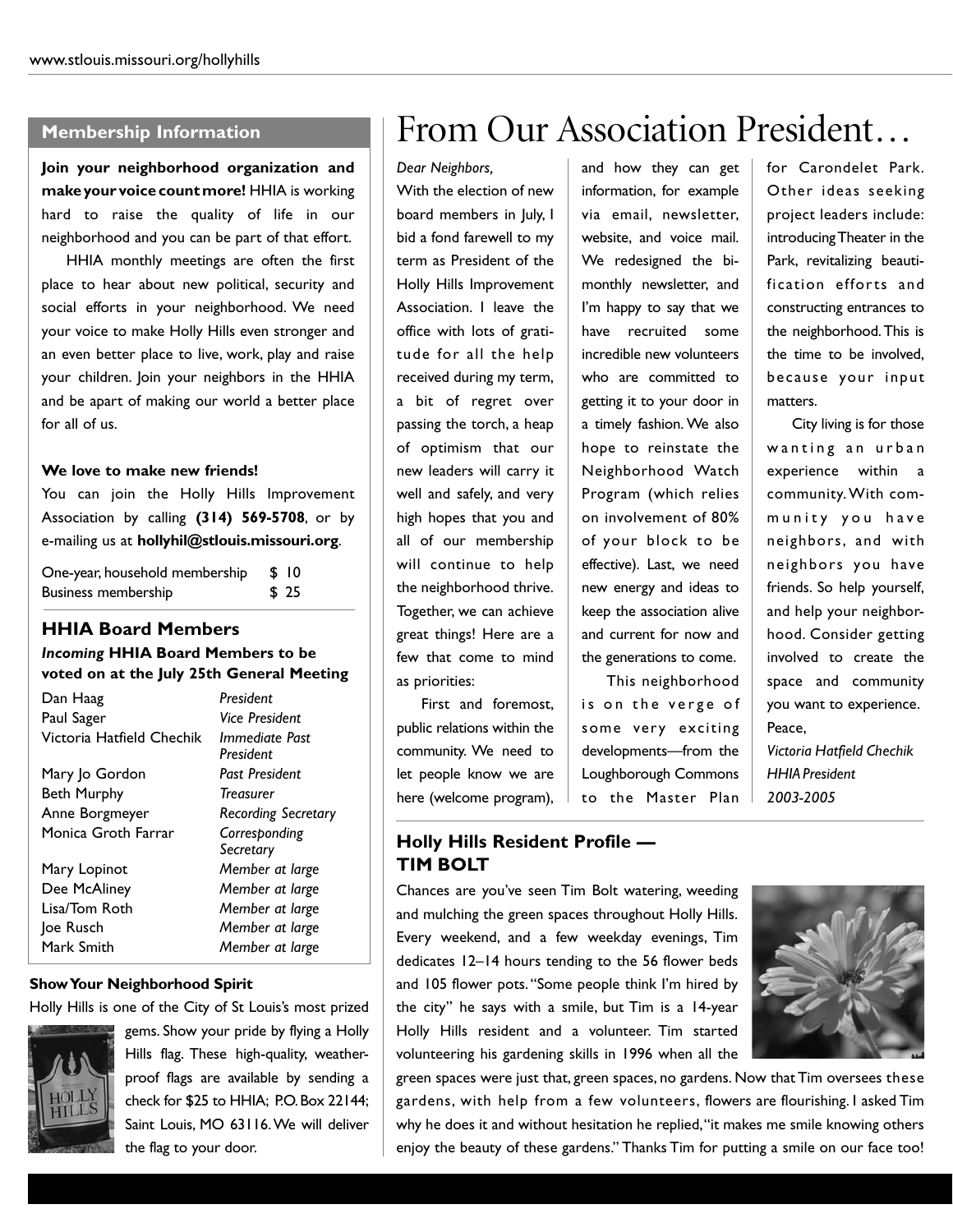#### **Recycling in the City**

#### **WHAT'S SO GREAT ABOUT RECYCLING?**

**Recycling can save your tax dollars!** Every pound of material that is recycled is a pound that the City won't have to pay to dispose of in a landfill.

**Recycling benefits the local economy!** Almost 16,000 people are employed in 1,500 local recycling businesses in the St. Louis Metropolitan Area.

**Recycling saves energy!** One recycled aluminum can saves enough energy to power a television for three hours. Recycling one glass container saves enough energy to light a 100 watt bulb for four hours.

**Recycling reduces pollution!** Making products from recycled materials results in a reduction of air and water pollutants than would be generated by producing these materials from virgin materials. Recycling 4,800 16oz. soda bottles saves a cubic yard of landfill space.

**Recycling conserves natural resources!** If every American family recycled their newspapers, 500,000 trees could be saved weekly.

#### **How Can I Recycle? CURBSIDE RECYCLING!**

The Curbside Recycling Cost Sharing Pilot Program (available to City of St.Louis residents living in zip codes 63108, 63110, 63112, 63113, 63116, 63139, and 63147) runs Dec. 1 through Nov. 30. This program relies on grant funding, which is used to assist households in those zip codes with the cost of curbside recycling.The Refuse Division is currently accepting enrollment for the 2004-2005 service cycle.Enrollment is accepted on a first-come first-served basis.

If you would like to participate, please send a check or money order made payable to Earth Circle Recycling (P.O.Box 3505,St.Louis,Missouri 63143).An amount of \$15.00 is due by July 15, 2005 in order for service to begin August 1, 2005. The Recycling Program cannot accept payment for service past November 30, 2005, because of the funding status for the program.

**http://stlouis.missouri.org/citygov/recycle/ documents/0405curbsideenrollment.pdf.**

### Neighborhood Construction News

#### **Loughborough Commons Update**

The shopping center won't be opening until probably mid-summer 2006.As of late, DESCO has been focusing on the acquisition/demolition/construction phases.The existing Schnucks WILL stay open until the "new" one is open (around July 2006). We anticipate that Lowe's will open in late summer/early fall 2006.

#### **Help Support Friends of Carondelet Park**

You can purchase a FoCP T-Shirt for only \$10. Proceeds will help fund park improvement projects.Adult and youth sizes available

For more information about FoCP or to purchase a T-Shirt please contact Monica at 832-7240 or Megan at 832-0775 you may also e-mail your inquiry to focp@sbcglobal.net.

#### **St. Stephen's New Multi-purpose Facility**

St. Stephen Protomartyr Catholic Church on Wilmington will break ground on their new multi-purpose facility later this summer or early this fall. St. Stephen's had previously purchased the two family flat located at 3909 Wilmington and that building will be demolished to make way for the new structure. Demolition of the flat will begin sometime after the fourth of July.The new facility will be located on the east side of St. Stephen's school, and it will be attached to the existing building. Construction should be completed the by the spring of 2006.

The Buildings for our Future campaign was started more than three years ago by St. Stephens and pledges of more than one million dollars were made by its members.

#### **EVENTS CALENDAR**

#### **July 25**

Holly Hills Improvement Association General Meeting; 7:30 p.m. *Southern Commercial Bank 5515 South Grand Avenue*

#### **July 30**

YMCA Literacy Programs Scrabble Party; 6:00 p.m. – 9:00 p.m. *Register your team (up to eight people per team) by July 15. Contact Caroline (314) 776-7102*

#### **August 2**

National Night Out *Contact the NSO, Brian Kolde, if you are interesting in organizing your block or go to www.nationalnightout.org for more information.*

**August 14** Iron Barley Tomato Fest *See page 6 for more information.*

#### **October 22**

Holly Hills 5K Jack-O-Lantern Jog and Pumpkin Parade

#### **November 11**

The St. Stephen's *Triple Crown Parish Auction* held at Orlando Gardens. Contact Joe Mahfood (314) 832-1107 or Michelle Rusch (314) 351-3474

For more information about these events or to add an event, visit the HHIA website: **www.stlouis.missouri.org/hollyhills**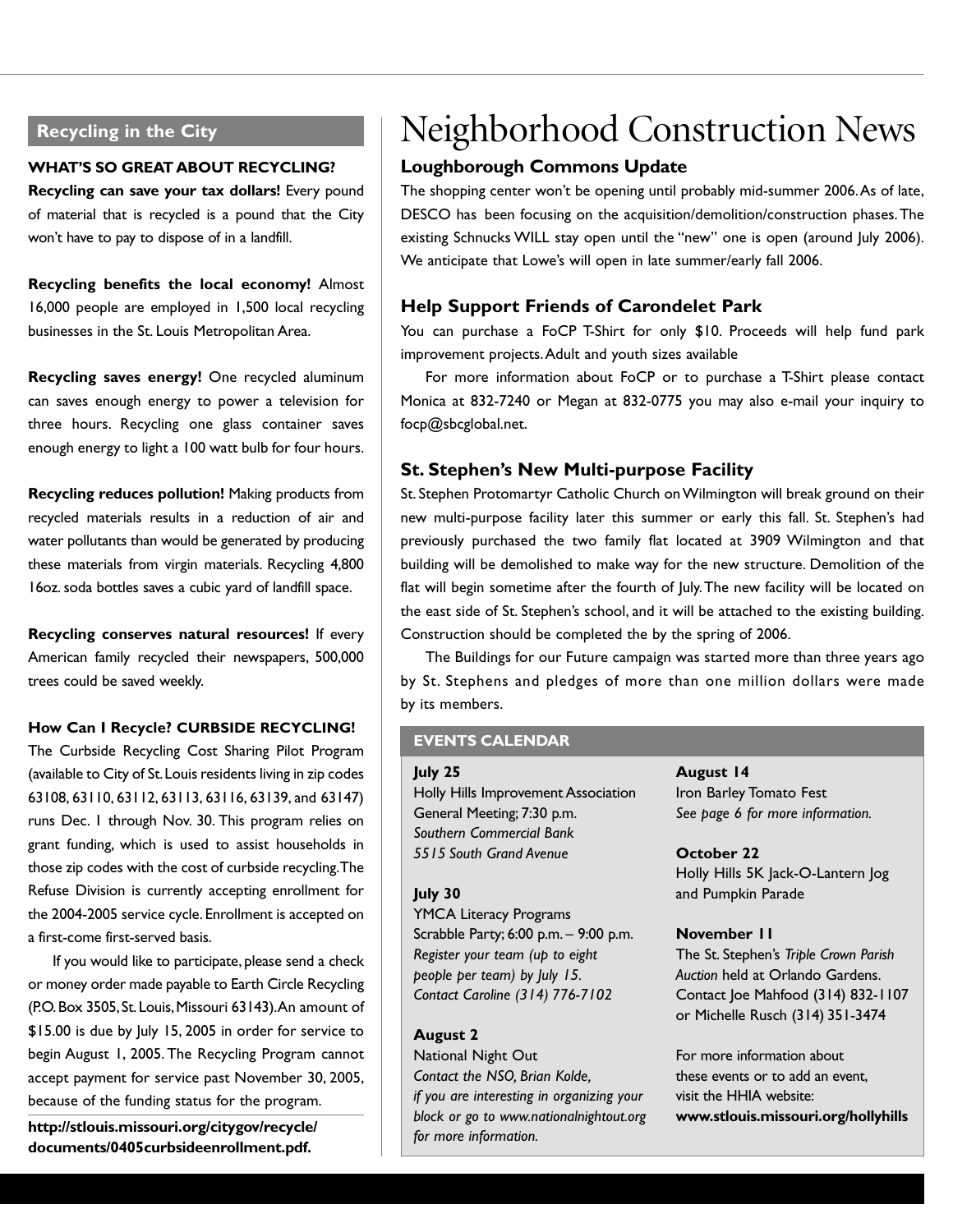#### www.stlouis.missouri.org/hollyhills

#### **CITY SERVICES / IMPORTANT NUMBERS**

| 622-4628 |
|----------|
|          |
|          |
|          |
|          |
|          |
|          |
|          |

#### **Volunteer Photographer Needed**

Do you have a good eye for photography? The newsletter staff is searching for a digital photographer to go on assignment in the neighborhood for each issue. If interested, call (314) 569-5708.We look forward to working with you!

#### **Holly Hills Real Estate Listings**

**SOLD** Jan. 1 - Jun. 22, 2005 4095 Wilmington \$85,900 4085 Concordia \$106,500 6404 Myrlette Court \$107,000 6606 Morganford \$86,000 6032 Arendes \$130,000 4095 Bowen \$131,000 4361 Holly Hills Blvd \$152,900 4071 Toenges \$153,000 4067 Toenges \$155,000 6105 Ray \$157,000 7018 Hurst Court \$157,900 3624 Bellerive Blvd. \$164,000 6111 Ray \$164,900 4101 Haven \$165,500 3819 Dover \$180,000 5916 Marwinette \$180,000 4120 Toenges \$182,000 6136 Arendes \$215,000 3984 Dover \$223,000 6203 Marwinette \$235,000 3856 Federer \$245,000

3850 Federer \$275,117 4060 Toenges \$283,000 4095 Toenges \$285,500

#### **CURRENT LISTINGS**

5636 Arendes \$124,900 6133 Adkins \$129,900 4086 Fillmore \$142,500 5720 Arendes \$149,900 4105 Haven \$161,900 3837 Bowen \$162,400 3833 Wilmington \$162,500 4125 Alma \$165,000 5600 Arendes \$182,900 3931 Dover \$184,900 3971 Dover \$189,000 4094 Alma \$199,000 6204 Arendes \$199,900 3985 Dover \$229,900 4128 Holly Hills Blvd. \$239,900 4070 Holly Hills Blvd. \$249,900 4070 Federer \$249,900 4066 Holly Hills Blvd. \$369,900



**Holly Hills Improvement Association** P.O. Box 22144 Saint Louis, MO 63116

NONPROFIT ORG U.S. POSTAGE

> PAID St. Louis, MO PERMIT 4681

The Holly Hills Improvement Association (HHIA) was formed on September 10, 1927. Since its inception, we have held various activities and events to promote the well-being of Holly Hills.

To become a member of HHIA or for more information, contact us at (314) 569-5708, or e-mail us: hollyhil@stlouis.missouri.org.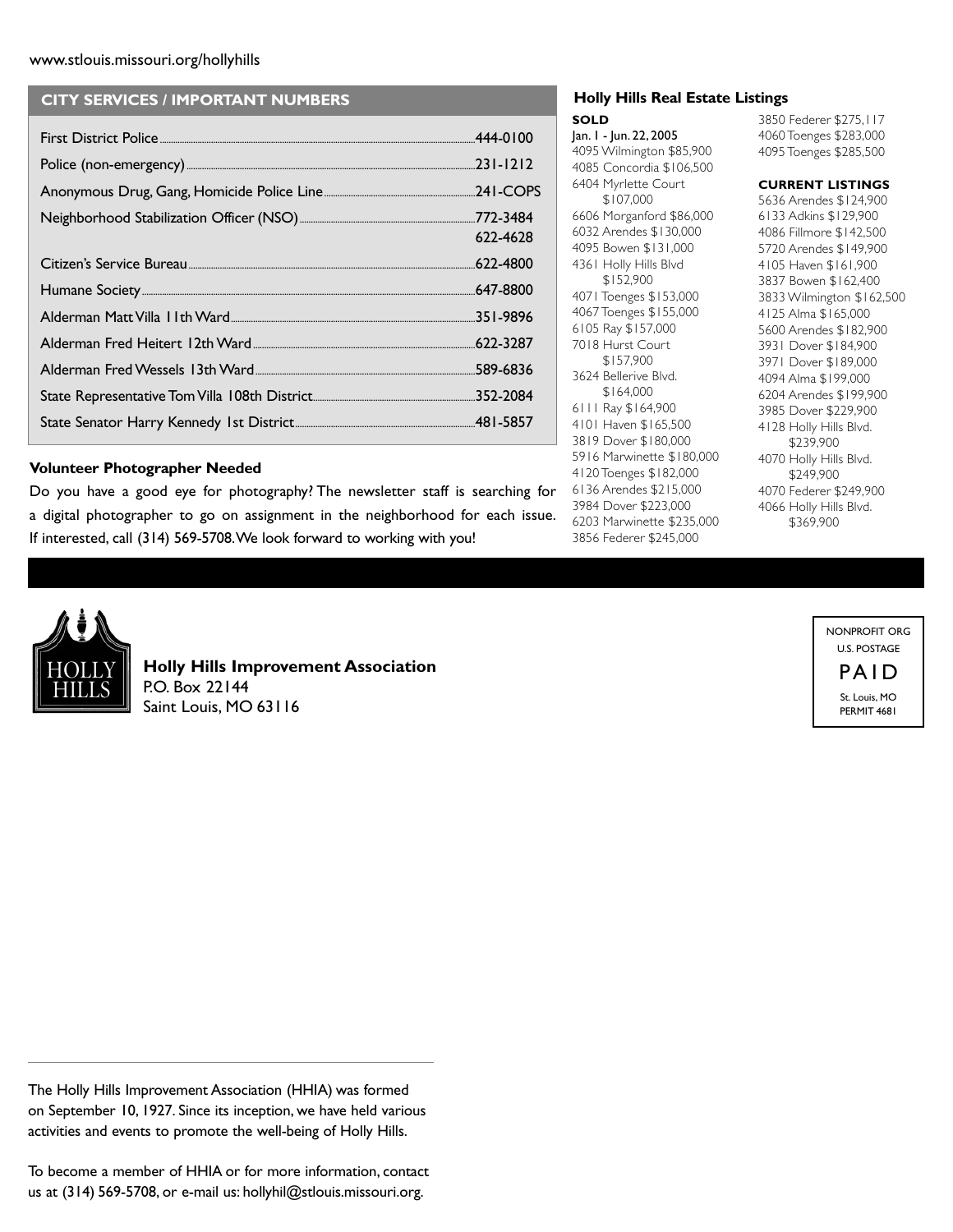## Spotlight on EDUCATION

#### **FEATURED SPOTLIGHT:**

**St. Stephen Protomartyr Catholic School**

St. Stephen Protomartyr Catholic School has long been a center for academic excellence and community involvement in our South Side neighborhood. St.Stephen Protomartyr Parish, founded in 1926, opened its grade school in 1927. Since that time it has graduated over 23,000 students, including recent Tony Award winner, Norbert Leo Butz. Last year's enrollment was 185 students, with an average class size of less than 25 children, affording opportunities for individualized instruction and personalized attention. Academic excellence is a hallmark of St. Stephen's — *every member of last year's graduating class was admitted into their first choice of high schools.* St. Stephen's



teachers average 18 years of service at St.Stephen's. They are committed to quality education and to close interaction with parents in fostering well rounded students. In addition to promoting academic excellence, St. Stephen's strives to instill in each student a strong sense of personal responsi-

bility. Teachers stress personal growth and responsibility for students, as well as involvement with the parents.

"I have been extremely happy with every one of my children's teachers. Now how many schools can you say that about?" Michelle Rusch, mother of three.

Students at St. Stephen's have a variety of options available to them to enhance their education, including Bellarmine speech league, Spanish, Science Club, a full computer lab, a well-stocked library, a music department and physical education program. Both remedial and accelerated classes in math and reading are available, as well as after-school tutoring. Extracurricular activities include Student Council, Band, Newspaper, Yearbook, Community Service Projects and Scouting Programs.

St. Stephen's also provides a hot lunch program,

*"I grew up in this neighborhood. I have been a parishioner at St. Stephen's for almost my entire life. I wanted my children to have the same great experiences I had when I was growing up. I love the fact that my kids play with everyone in the neighborhood they go to school with their neighbors…I cannot imagine living anywhere else."*

*Laura Schulte, Director, St. Stephen Early Childhood Development Program, Parishioner and Alumna*

full day kindergarten and after school care. St. Stephen's also offers a full sports program, with parents as coaches.After raising more than \$1 million, the new multi-purpose building is becoming a reality. Scheduled for completion in 2006, the multi-purpose building will include a full-size indoor gym, as well as seating, storage and ample room for other community events. It will also be home for the annual 8th grade play, Razzle Dazzle music program, student and parent talent show, as well as holiday music shows by the grade school and preschool.

"I love choir club, the Borgmeyers are so nice and we have so much fun. Singing for the older people makes me feel like I'm doing some kind of good service." Joe Tillman, student, grade 4.

Also, just a block away, St. Stephen's offers the only allergy and asthma friendly environment for children, ages 2 through 5, including a full preschool curriculum. The Early Childhood Development Program was designed specifically for children with health issues, including but not limited to, dietary needs, asthma and other health restrictions that preclude a child to attend another school.With this in mind, many accommodations are made for children entering the grade school from the preschool program to continue their education in a safe environment.

**protomartyrschool@earthlink.net www.saintstephenstl.org/school.shtml** 

**St. Stephen Protomartyr Catholic School** 3949 Wilmington Ave. (314) 752-4700

*Early Childhood Program* (314) 752-4433